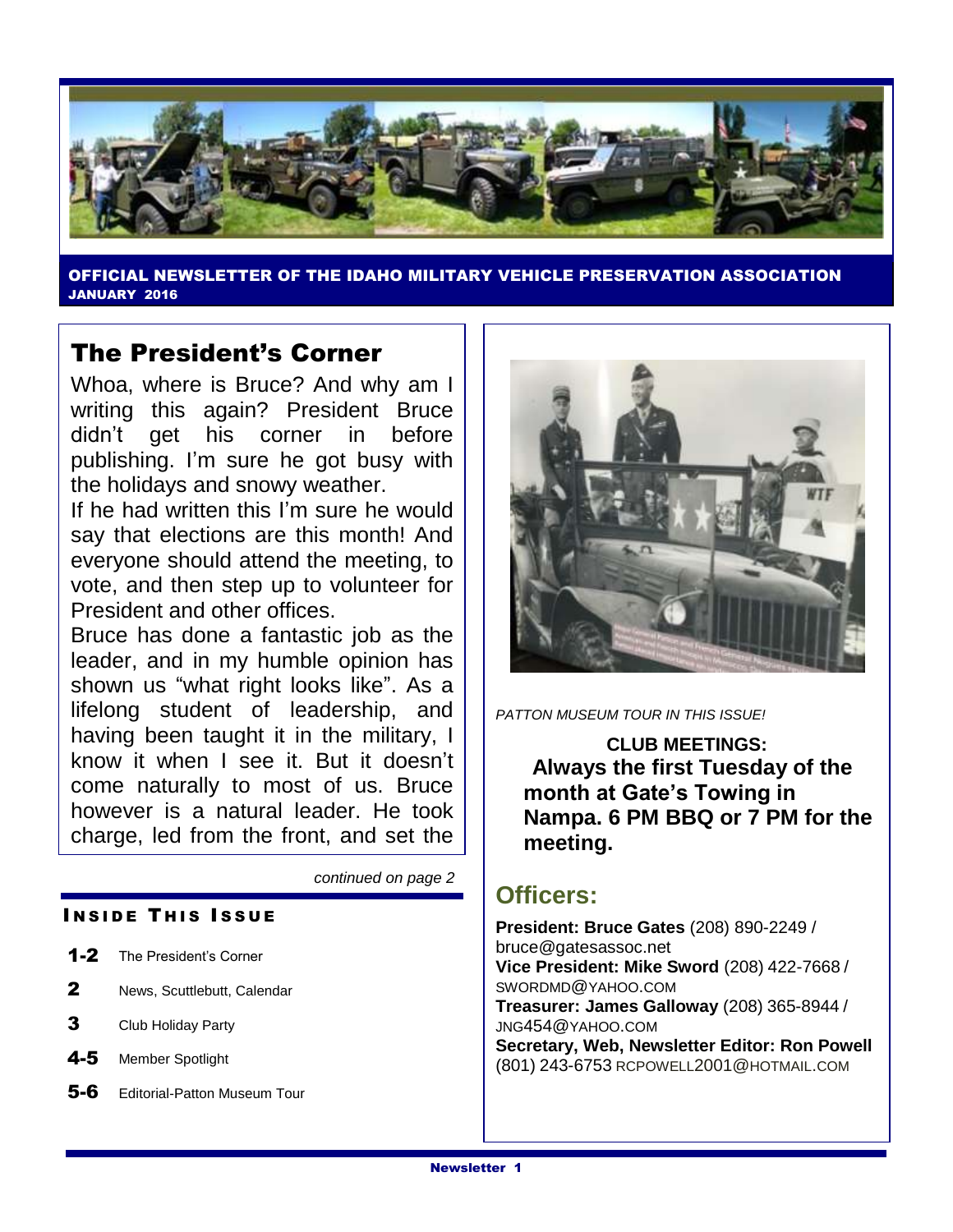example. Did you know that he attended darn near every single club event this year?

In this issue of the newsletter I've chosen to focus on another leader - General George S Patton. During this time in history Patton led his Army in relief of the 101<sup>st</sup> Airborne Division at Bastogne, halting the German offensive and setting the allies on course to end the war.

As for the club, I'm 100% sure we don't need leaders as charismatic and battle tested as General Patton. All we need this month –really- is a few members willing to step up and help. Will that be you?

I have no doubt that club members will beg Bruce to stay in the job, because he really has been excellent. But no matter what happens I'd like to be first to say THANK YOU BRUCE, for taking charge, leading from the front, and setting the example.

#### **By Ron P** ❖

## **Club Minutes**

There was no meeting in December due to the **holiday Club Party**. Check out the pictures. There was no formal business held and no minutes to record. Vice President Mike Sword presided as Bruce unexpectedly was unable to attend due to a work conflict. Mike thanked everyone for coming and reminded us that **January means dues – and elections.**  For those of you who get the MVPA magazines you might notice that our Idaho Military show is now advertised in print. We were more

proactive this year and got it in early.  $\clubsuit$ 

# **Scuttlebutt:**

-Bart Bryson bought 50 turkeys and donated them to the Boise Rescue Mission in the name of the IMVPA. Way to go Bart!

- Barry McCahill shared some links from ranker.com about Henry Ford's planes and secret weapons of WWII. Very interesting read for those who enjoy history.

-Member of the MVPA? Your annual dues must be paid now.

# **Did you Know?!**

-The Battle of the Bulge took place during this time in history December 16<sup>th</sup> 1944 to January  $25^{th}$  1945.



SPOTTED! What is this, a jeep at the famous battle of the bulge? Nah, just one of our members taking it out in the winter time snow. We all drive our open top, no heater, no doors MVs in winter…..right, Ja nicht wahr?

#### UPCOMING EVENT: FRUITLAND MILITARY SHOW

**Fruitland Idaho, June 1-4 th 2016. This is our club annual event. Details are available on the website, online at MVPA.com, or in the MVPA Supply Line Magazine.**

#### UPCOMING EVENT: NORTHWEST MOTORFEST

**Thank you Barry M for letting us know this event is back! Saturday and Sunday, June 18th -19th 2016. Read about it at**  EventBrite.com **※**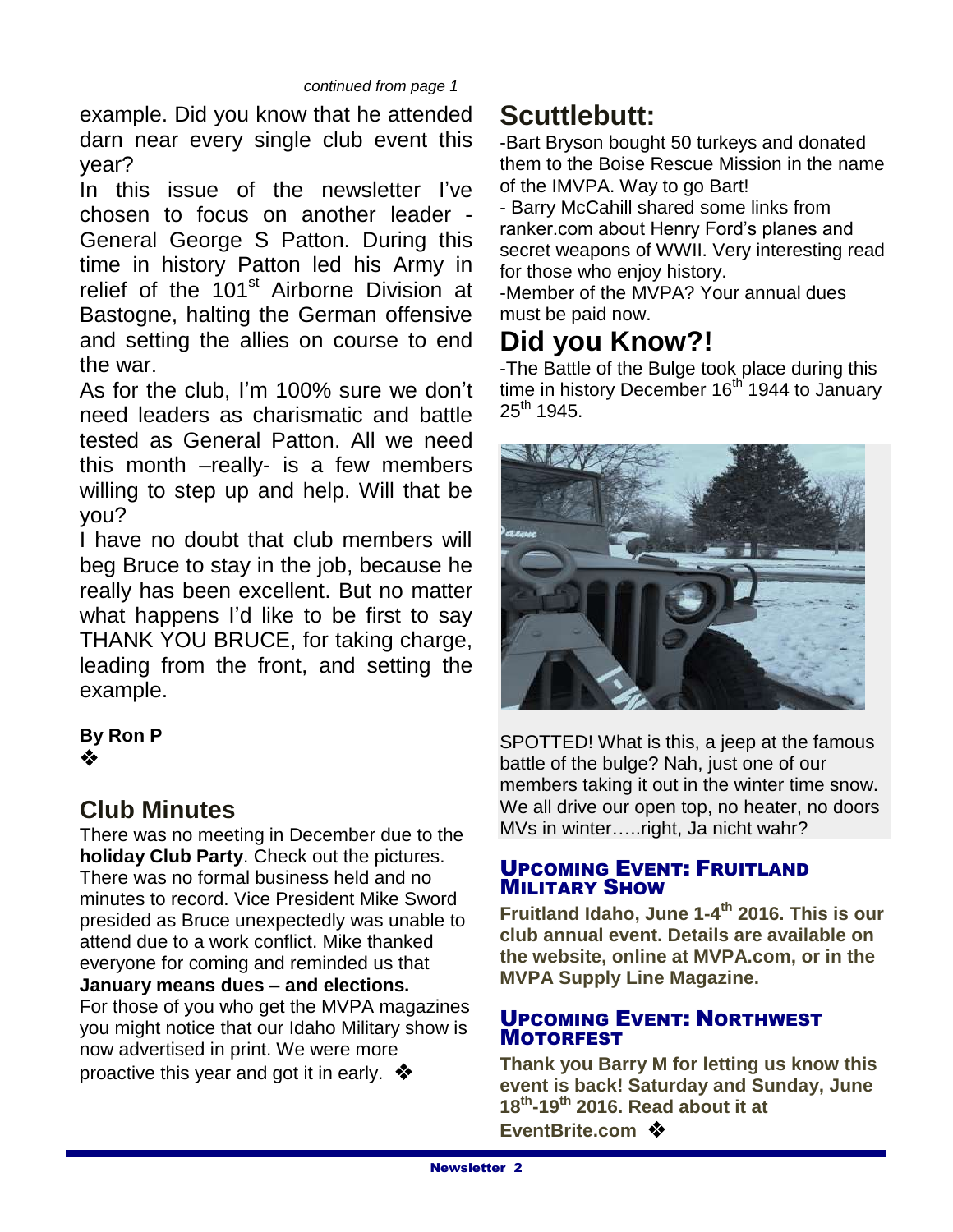# **Club Event: Holiday Party**

**By Ron P**

**The December 2015 club holiday party took place at the Elks Club in Caldwell. President Bruce Gates had an unexpected work conflict so Vice President Mike Sword presided. The first thing he said was there will be no work, let's just have a good time!**

**The secret santa gift exchange was really fun. Barry McCahill seemed to open almost every gift because no matter what he got, someone else took it!**

**I would have like to have seen more club participation as I feel it was just a little light. But we had a great time. Can't wait for next year.**

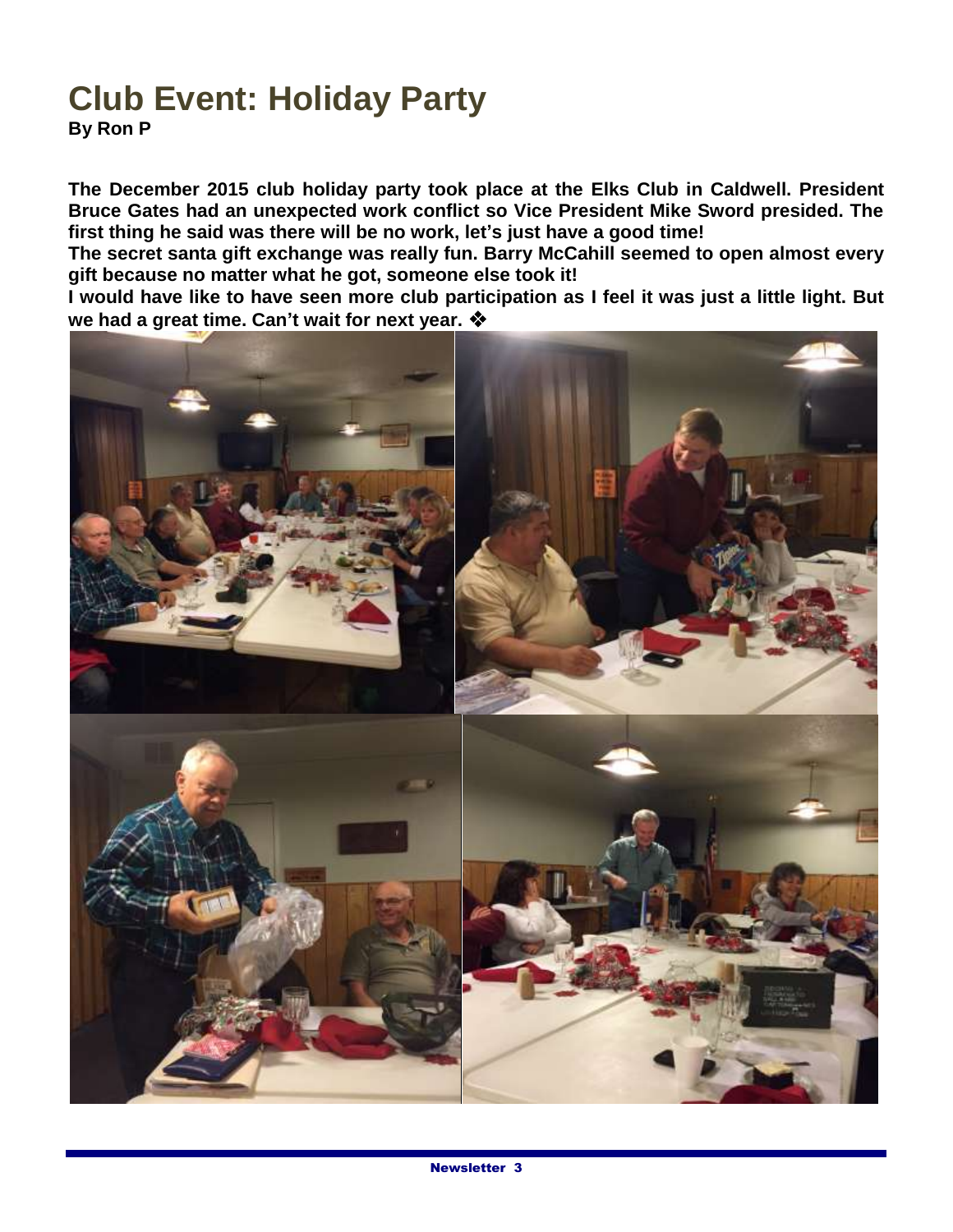## **Member spotlight: Al and Bonnie Mizner By Ron P**

 **It was at the Fruitland Show that I had the privilege of spending time with and interviewing Al Mizner. His love of jeeps and military vehicles stretch all of the way back to the Korean War where he served in the US Navy. How many of us can say we have been in the Jeep hobby that long!**

 **Al met his current wife Bonnie when they were in High School in Colorado in the early 1950s. After graduation Al joined the Navy and earned his aircrew wings serving with a Vought F4U Corsair Squadron (Al subsequently retired from the US Navy Reserve in 1985).** 

**After his stint on active duty, Al worked for Lockheed Martin for 18 years, and Aerojet for more than a decade after that. He also ran his own laboratory in Sacramento Calif. Al retired in 1999 as an Integrated Launch Support Engineer. His resume includes the Titan rocket Program, Skylab, Viking, and the X24 program!**

 **About his Jeep addiction: after he left active duty Al started looking for a 4x4 for fun and play. He found a M38 with 9000 miles on it on sitting on a car lot in Colorado and he purchased it for \$600. This is the same one he still owns today! He used this jeep for mud racing, hill climbing, and trail riding as a member of the Mile High Jeep Club in Colorado. Yes that club is still active. In the 1970s Al even used this jeep for racing!**

 **Then the inevitable happened-life got in the way. The jeep ended up getting parked for about 20 years. Then in 2008 Al tells us Bob Silverwood talked him into joining the IMVPA, and helped him restore the Jeep as well. It took the better part of a year, but now it's like new again.** 

 **Al and Bonnie told me there is no more racing in store for this retired M38. They now use their jeep for car shows and pleasure driving. Of course in all fairness when Bonnie is present she refers to it as HER jeep. Now that I know them better i'm embarrassed to realize that I should have interviewed her also! I couldn't help but notice that she loves the Jeep more than Al does!**

 **Their passion for this hobby is what makes the two of them such a pleasure to get to know. By the way, Al says they have 4 kids, 9 grandkids, and 5 great grandkids. What he doesn't say is if he lets any of them drive the Jeep.** 

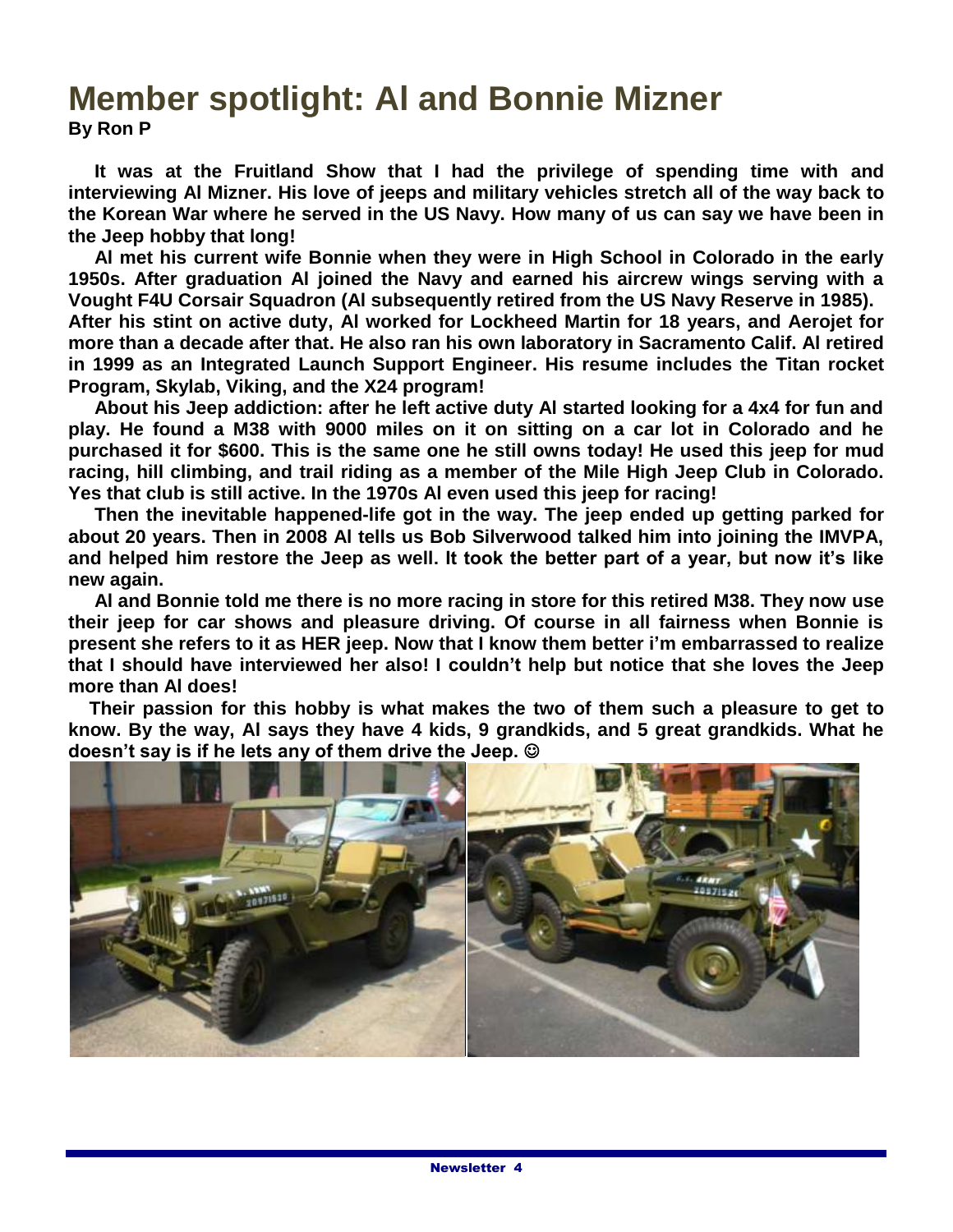

**Photo caption above:**

**Al and Bonnie are delightful together. They have shared a jeep passion that has lasted through the decades. In fact Bonnie refers to their M38 as her jeep.**

## **EDITORIAL: Patton Museum at Ft. Knox KY By Ron P**

 **In November I was at Fort Knox Kentucky on business. The trip was bittersweet because the last time I was there was in 1988 for basic training! I went almost directly to the Patton Museum. I recalled back then that it was the most exciting museum those young eyes had ever seen.**

 **Fort Knox used to be the home of the armor but those forces have moved to Fort Benning Georgia, and the armor museum with it. The Patton museum is still at Fort Knox obviously but it's much smaller than it used to be. And sadly there was an extensive renovation going on. Frankly I was very disappointed with the entire experience. Partly because many of the exhibits were roped off, and much of the armor and vehicle exhibits had moved out.**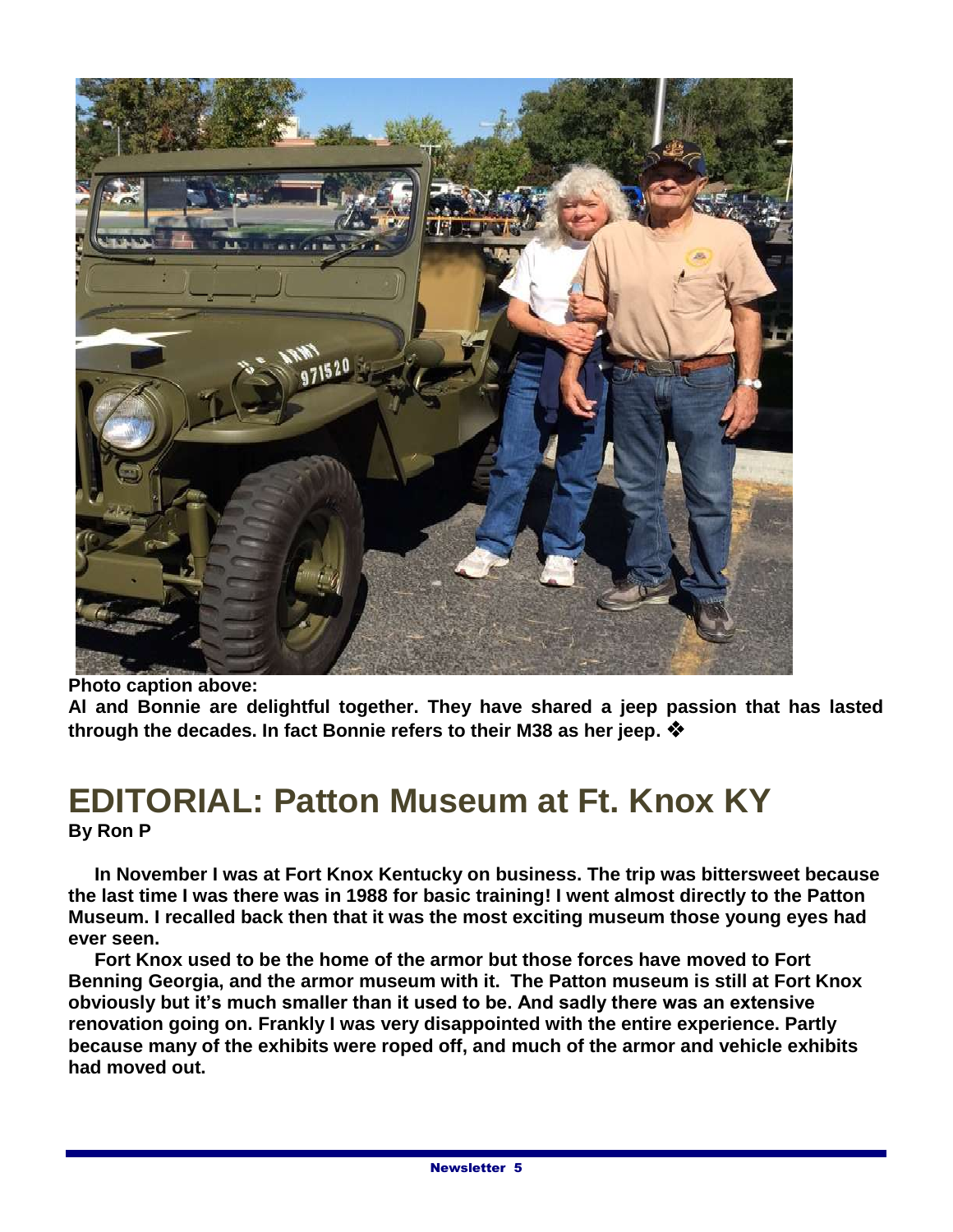**The highlights would have to include Patton's recently restored command truck. Maybe you read all about it already in a recent issue of the MVPA magazine so I won't go into the details. Sadly it too was roped off so no one was supposed to get too close. The museum was almost completely empty so yes I stole a peak in the back of the vehicle and noticed it was beautifully restored inside as well as out.**

 **On display was the automobile that Patton was riding in when he was fatally injured. Outside there were a number of military vehicles, including this neat M4 Sherman (see picture). Not sure what happened to the barrel. I had a vision of the movie "1941" in which they stored a large sausage in the breach of their main gun!**

 **If you go, take the time to sit in the theater and listen to his story. And maybe all of the exhibits will be open so you can walk around them. An alternative would be to go to their website at generalpatton.org. Here you will find the latest news, instructional videos, their newsletter, and more information on exactly what equipment left for Fort Benning Georgia, and what stayed behind.**

 **In closing, I don't regret going to the museum. It just seems to these older eyes that it was a fraction of its former glory.**





**Photos: Patton's command truck and archived photo of his car after the crash.**